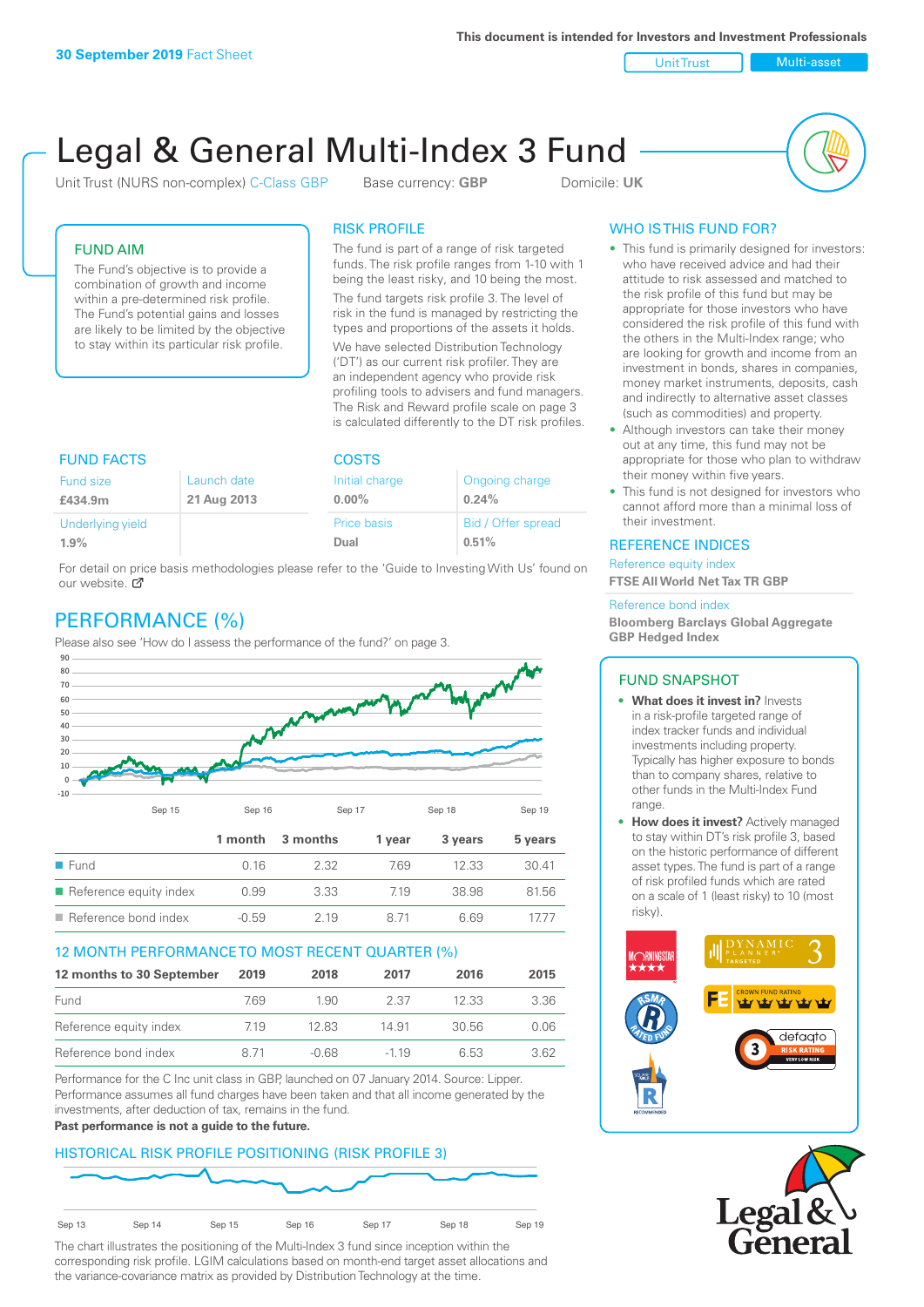### Legal & General Multi-Index 3 Fund

Unit Trust (NURS non-complex) C-Class GBP

### PORTFOLIO BREAKDOWN

All data source LGIM unless otherwise stated. Totals may not sum due to rounding.





### FUND MANAGERS

The fund managers have responsibility for managing the multi-index fund range. They are part of the Multi-Asset Funds (MAF) team in LGIM. This team focuses on designing and managing multi-asset funds that are tailored to match the specific objectives of various client types. The team sits within a wider Asset Allocation team which combines both depth of experience with a broad range of expertise from different fields, including fund management, investment consulting and risk management roles.

## TOP 10 HOLDINGS (%)

| L&G Sterling Corporate Bond Index Fund                 | 10.5 |
|--------------------------------------------------------|------|
| <b>LGIM Global Corporate Bond Fund</b>                 | 8.6  |
| L&G Global Inflation Linked Bond Index Fund            | 8.4  |
| L&G All Stocks Gilt Index Trust                        | 8.0  |
| <b>L&amp;G US Index Trust</b>                          | 5.8  |
| L&G Short Dated Sterling Corporate Bond Index Fund     | 5.6  |
| L&G Emerging Markets Government Bond (US\$) Index Fund | 5.1  |
| <b>L&amp;G UK Index Trust</b>                          | 4.6  |
| L&G Japan Index Trust                                  | 3.7  |
| <b>L&amp;G UK Property Fund</b>                        | 3.4  |